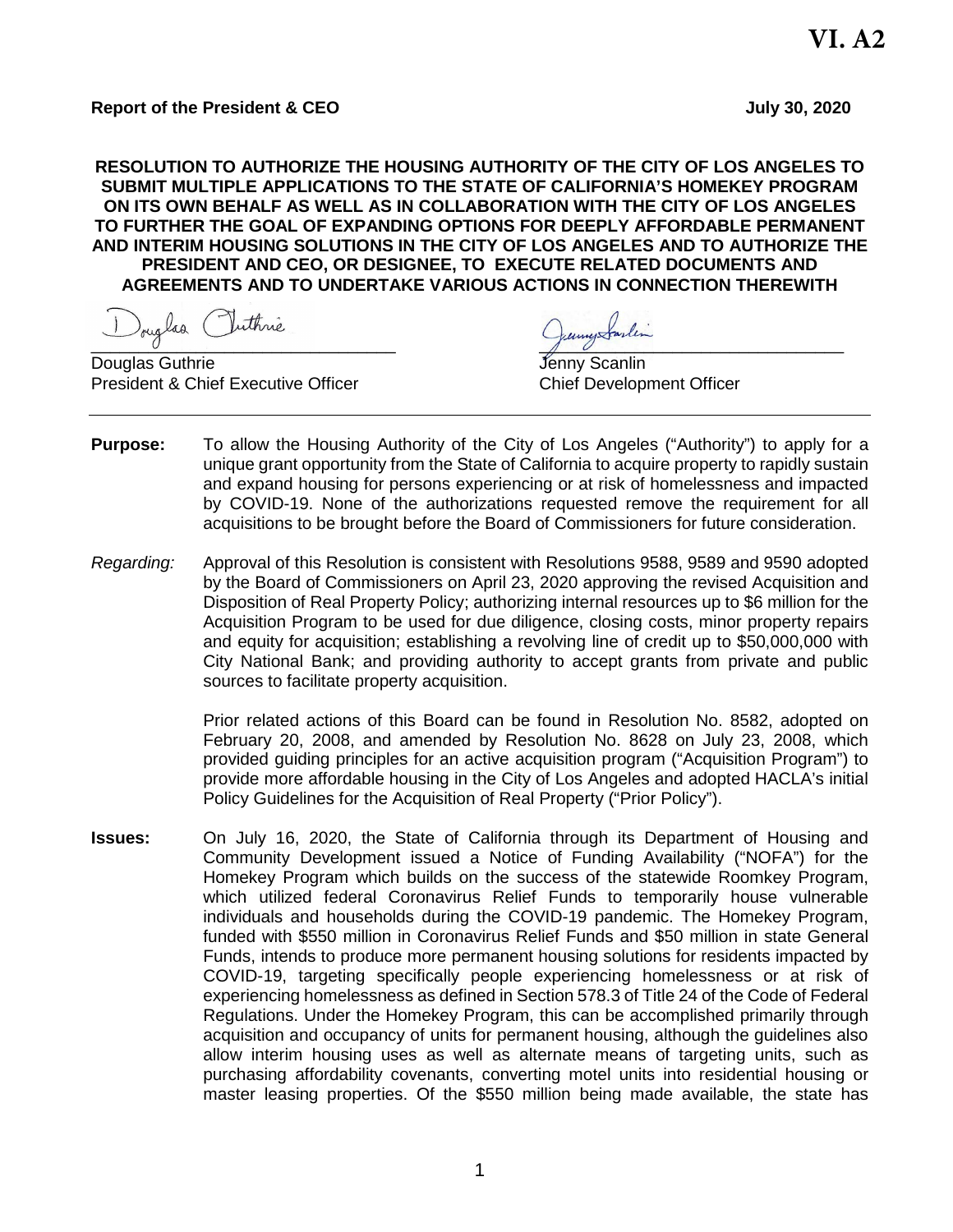provided \$161 million as a geographic allocation for all potential projects in the County of Los Angeles, which would include any applications submitted by HACLA.

In response to the fact that the federal government has mandated that their funds be used prior to December 31, 2020, the Homekey Program requires jurisdictions to only submit "ready" projects that can meet these expenditure requirements. Applications will be accepted between July 22<sup>nd</sup> and September 30<sup>th</sup> but are prioritized in a "First Come First Serve" order and applications specifically received between July 22<sup>nd</sup> and August  $13<sup>th</sup>$  are given the highest priority and points. With a strong desire to produce permanent housing units, the NOFA divides eligible projects into two tiers, with Tier 1 given highest priority for funding. In anticipation of the Homekey Program's concept, the Authority has been vetting properties that would meet the state's Tier 1 (priority funding) requirements which require the properties to be primarily vacant, with little rehabilitation requirements and that could be readied for occupancy or partially occupied in 90-days from the date of acquisition. Tier 1 properties must produce permanent units, although projects can begin as interim housing, but have to provide a clear path for conversion to permanent housing or a connection through the Continuum of Care program that demonstrates a coordinated exit strategy for occupants. Given the existing tight housing market in Los Angeles, the pool of properties meeting Tier 1 requirements is limited but some have already been identified and the Authority is issuing Letters of Intent to try to secure properties in this category that meet our underwriting criteria and are well-suited to meet the needs of the targeted population.

The Homekey Program provides up to \$200,000 per unit for acquisition costs, with the first \$100,000 not requiring a local match; the next \$50,000 requiring a one-for-one match; and the last \$50,000 requiring a two-for-one match. Therefore, any project needing the full \$200,000 is required to demonstrate a local match equal to \$150,000. The match funds can be used towards upfront costs, cost of acquisition, rehabilitation or longer-term operating subsidy. The Board is not being asked to allocate or approve any additional funding to meet application match requirements. The Authority's available resources for acquisition previously approved by the Board, including the City National Revolving Line of Credit and cash amounting to \$6 million are anticipated to be a reasonable source to close acquisitions and cover associated rehabilitation of the properties. All property-related costs not covered with Homekey funds are expected to be debt financed through bonds and are being underwritten as such. Based on current assessments of market pricing and availability, HACLA has the existing financial match capacity to acquire over 200 units of housing through Homekey and request approximately \$50 million in capital assistance. The first few years of operation for some of the properties may be difficult to finance because they may carry debt while they are leasing up and may have higher start-up costs of services and needed capital investments. However, the state is offering operation subsidies of \$1,000 per unit per month for up to 24-months. HACLA intends to apply for this additional source of grant funding on an as-needed basis. For a portfolio of 240 units this could equate to \$5.76 million in operating subsidies during this two-year period.

Homekey funds require long-term commitments on the type of use and target population, with the expectation that projects providing permanent housing will require covenants to prioritize leasing to the target population for fifty-five years and up to ten years for interim housing. The funds will come into the project as soft debt and will be forgiven over a tenyear period of time, assuming the Authority meets its obligations under the state's NOFA and Standard Agreement. Any equity HACLA puts in for project-related costs will also act as soft debt and will be repaid to HACLA's internal funding sources from the property out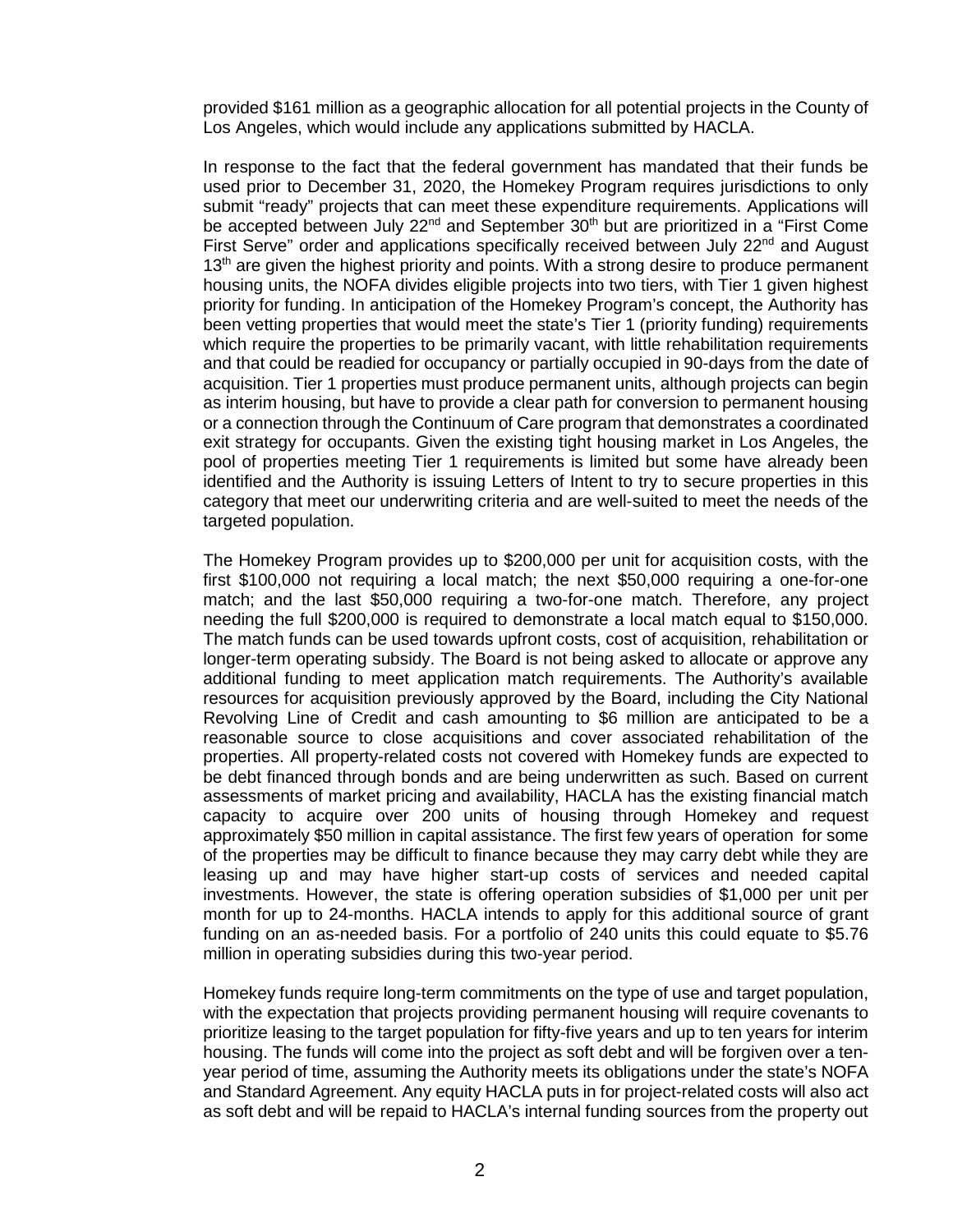of 100% of profit received on an annual basis after all operating, capital and reserve expenses are paid in full.

Properties acquired as part of HACLA's portfolio will be put into the Authority's Asset Management portfolio and the Authority will use its existing contracts with third party management companies to initiate on-site management. HACLA will also use its existing contracts and memorandums of understanding with service providers and the County Departments of Health and Mental Health Services to ensure appropriate services and systems of care are available to residents.

The resolution adopted in connection with this report is required to allow HACLA to submit applications for Homekey funding. Specific property acquisitions will be brought to the Board for approval in future meetings contingent on receipt of Homekey funds and acceptance of all terms of purchase as set forth in purchase and sale agreements.

*City* 

*Partnership* HACLA's mission is to serve the affordable housing needs of the City of Los Angeles, in which it operates and intends to work collaboratively with the City on any applications for funding for the Homekey Program. To this end, HACLA will work with the City to identify the municipality's highest housing needs and appropriate properties and solutions for the Homekey funding. All applications will be vetted with the Mayor's office and the respective council offices where the properties are located prior to submission to ensure there is policy consensus and community support for each application. Additionally, the City may enter into a Memorandum of Agreement with HACLA to submit applications on its behalf. In this Memorandum of Agreement, the City may provide additional local match fund commitments to expand the reach of the Authority's ability to acquire properties for its own ownership or for ultimate transfer to the City as well as commitments for operational funds or related services. In anticipation of this Memorandum of Agreement, the resolution proposed for adoption by the Board increases the amount of funding applications the Authority may submit to the Homekey Program to \$100 million and anticipates \$75 million in potential funding which the City may choose to provide through HACLA for applications for which they desire to be co-applicants.

# **Vision Plan: Place Strategy 2.3 – Increase Functionality and effectiveness of Asset Management Portfolio.**

This strategy focusses on the strategic directive of the Housing Authority of the City of Los Angeles to acquire real property to diversify the housing portfolio and increase the supply of deeply affordable housing within the City of Los Angeles.

### **Vision Plan: Place Strategy 3 - Improve and expand Section 8 program, policies, and efficiencies**

This strategy involves the acquisition of property for the purpose of a larger variety of readily available housing units that are anticipated to serve Section 8 Voucher participants.

**Funding:** The Chief Administrative Officer confirms the following funding to be available to cover all match requirements:

> *Source of Funds:* Proceeds from the Non-Public Housing Portfolio have been previously authorized and are available for the Authority's Acquisition Program: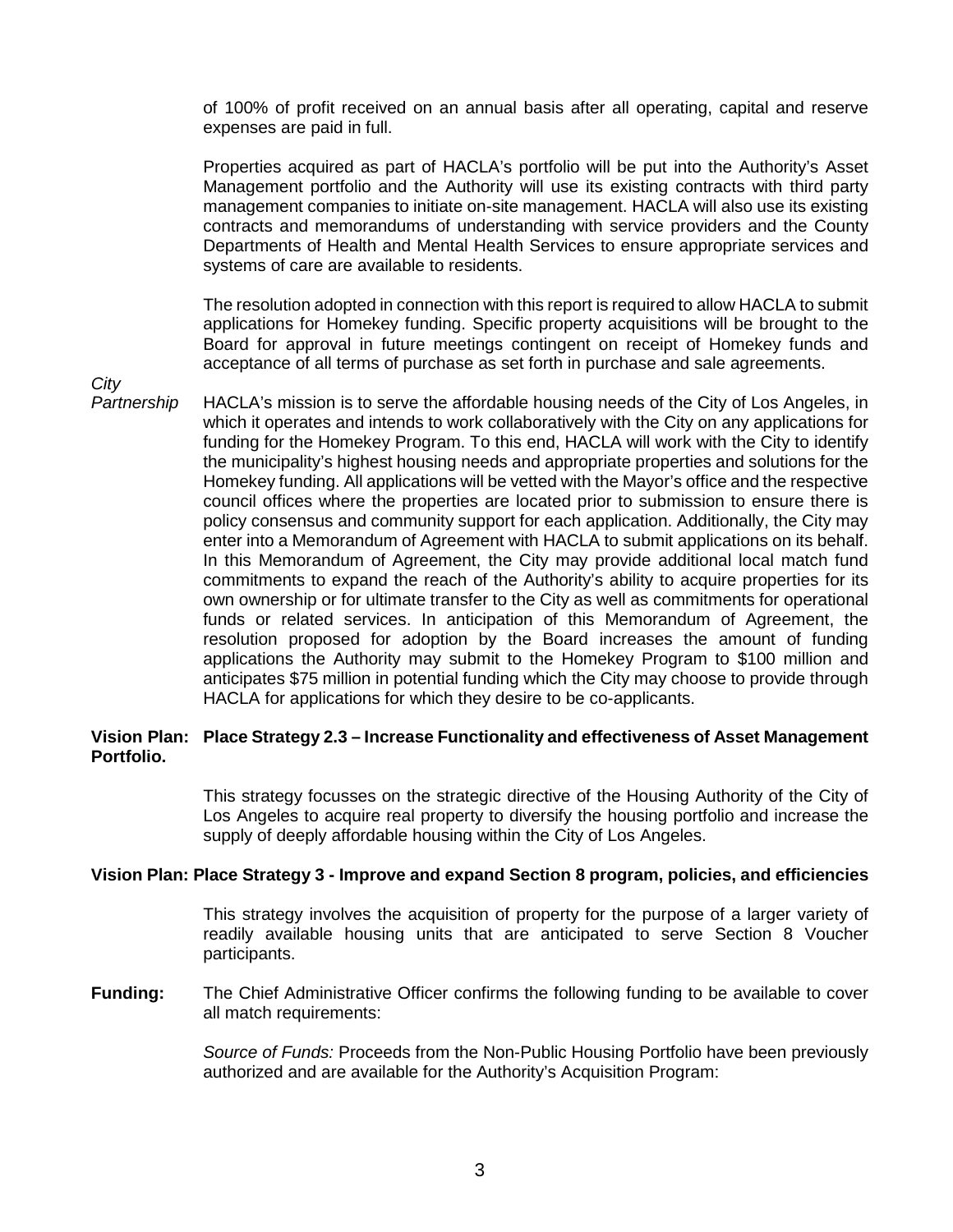| <b>Soft Funding Cost</b>                                                                                 | <b>Budgeted</b><br><b>Funds</b> |
|----------------------------------------------------------------------------------------------------------|---------------------------------|
| HACLA Equity Investment (Revolving Fund)<br>including no more than \$250,000<br>$\overline{\mathsf{in}}$ | \$5,000,000                     |
| <b>Nonrefundable Deposits</b>                                                                            |                                 |
| Due Diligence/ Closing Costs                                                                             | \$500,000                       |
| <b>Property Improvement Fund</b>                                                                         | \$500,000                       |

Additionally, the Authority has approved the establishment of a Revolving Line of Credit Facility with City National Bank with an initial revolving commitment amount not to exceed \$30,000,000 and allowances to amend such amount to a maximum of \$50,000,000.

The Homekey Program is anticipated to provide up to \$200,000 in grant funding per unit which can serve the program's Target Population as permanent or interim housing and up to \$1,000 per unit per month for up to twenty-four months in operating subsidy.

*Budget and Program Impact:* Properties are being underwritten to ensure that ongoing operations, capital investments and debt service of acquired assets can be covered with available state and local subsidies and tenant rents. The acquisitions must meet underwriting standards of the Authority's Acquisition Program.

### **Environmental**

- **Review:** Minor rehabilitation of existing buildings and the acquisition of property are all exempt activities under CEQA. The primary source of funding for Homekey, Coronavirus Relief Funds are federal funds and therefore requires NEPA review. Acquisition is not an exempted activity under NEPA and the Authority staff will complete all necessary environmental assessments prior to the Board of Commissioner's approval of any final acquisition terms and closing escrow on any property.
- **Section 3:** Not Applicable

#### **Attachments:**

**1.** Resolution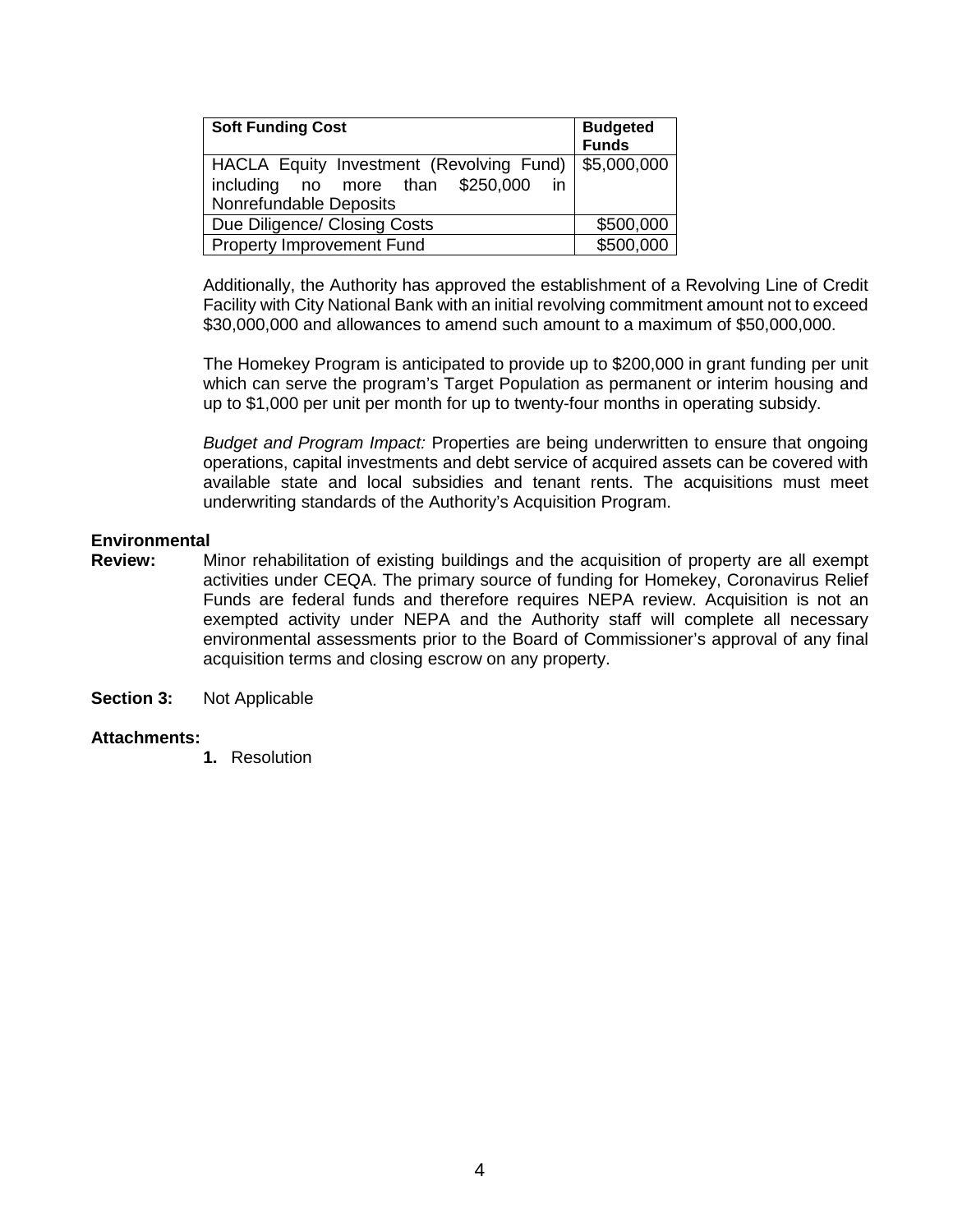| <b>RESOLUTION NO.</b> |  |
|-----------------------|--|
|                       |  |

# **RESOLUTION TO AUTHORIZE THE HOUSING AUTHORITY OF THE CITY OF LOS ANGELES TO SUBMIT MULTIPLE APPLICATIONS TO THE STATE OF CALIFORNIA'S HOMEKEY PROGRAM ON ITS OWN BEHALF AS WELL AS IN COLLABORATION WITH THE CITY OF LOS ANGELES TO FURTHER THE GOAL OF EXPANDING OPTIONS FOR DEEPLY AFFORDABLE PERMANENT AND INTERIM HOUSING SOLUTIONS IN THE CITY OF LOS ANGELES AND TO AUTHORIZE THE PRESIDENT AND CEO, OR DESIGNEE, TO EXECUTE RELATED DOCUMENTS AND AGREEMENTS AND TO UNDERTAKE VARIOUS ACTIONS IN CONNECTION THEREWITH**

**WHEREAS**, the Housing Authority of the City of Los Angeles ("Authority") is authorized to acquire and dispose of real property and enter into contracts and agreements related thereto pursuant to the California Health and Safety Code Section 34200 *et seq*. and particularly with respect to Section 34315; and

**WHEREAS**, the Housing Authority Board of Commissioners ("Board") adopted the Policy Guidelines for the Acquisition of Real Property by Resolution No. 8582 on February 20, 2008, as amended by Resolution No. 8628, on July 23, 2008, (the "Prior Policy") which set forth the policy and guidelines for the acquisition of real property for the Housing Authority; and

**WHEREAS,** the Authority has adopted by Resolution 9587, on April 23, 2020, an Acquisition and Disposition of Real Property Policy (the "Policy") to institute a revised and updated real property acquisition program ("Acquisition Program") and to revise and restate its Prior Policy to reflect the Housing Authority's Build HOPE Vision Plan goals and to provide for the disposition of real property; and

**WHEREAS**, during this long-standing affordable housing crisis, unique new sources of grant funds may be available through both public and private sources which provide opportunities to further the Housing Authority's mission; and

**WHEREAS**, the Department of Housing and Community Development ("HCD") has issued a Notice of Funding Availability ("NOFA"), dated July 16, 2020, for the Homekey Program ("Homekey") which includes grant funds from the State of California pursuant to Health and Safety Code section 50675.1.1 (Assem. Bill No. 83 (2019-2020 Reg. Sess.), § 21.); and

**WHEREAS**, the Housing Authority of the City of Los Angeles desires to submit multiple applications for Homekey grant funds and requires the Board's authority to submit such applications to HCD for its review and consideration, on its own behalf and in cooperation and as a potential coapplicant with the City of Los Angeles; and

**WHEREAS**, HCD is authorized to administer Homekey pursuant to the Multifamily Housing Program (Chapter 6.7 (commencing with Section 50675) of Part 2 of Division 31 of the Health and Safety Code) and Homekey funding allocations are subject to the terms and conditions of the NOFA, the Application, the HCD-approved STD 213, Standard Agreement ("Standard Agreement"), and all other legal requirements of the Homekey Program; and

**WHEREAS**, the Authority has reviewed the NOFA and all other program requirements made available by HCD as of the date of this resolution and intends to only submit applications that comply with all available and applicable terms and conditions; and

**WHEREAS**, the Authority understands the funding is available as a response to COVID-19 and is derived from the state's direct allocation of the federal Coronavirus Relief Fund and \$50 million in state General Funds and that both funds have expedited expenditure requirements; and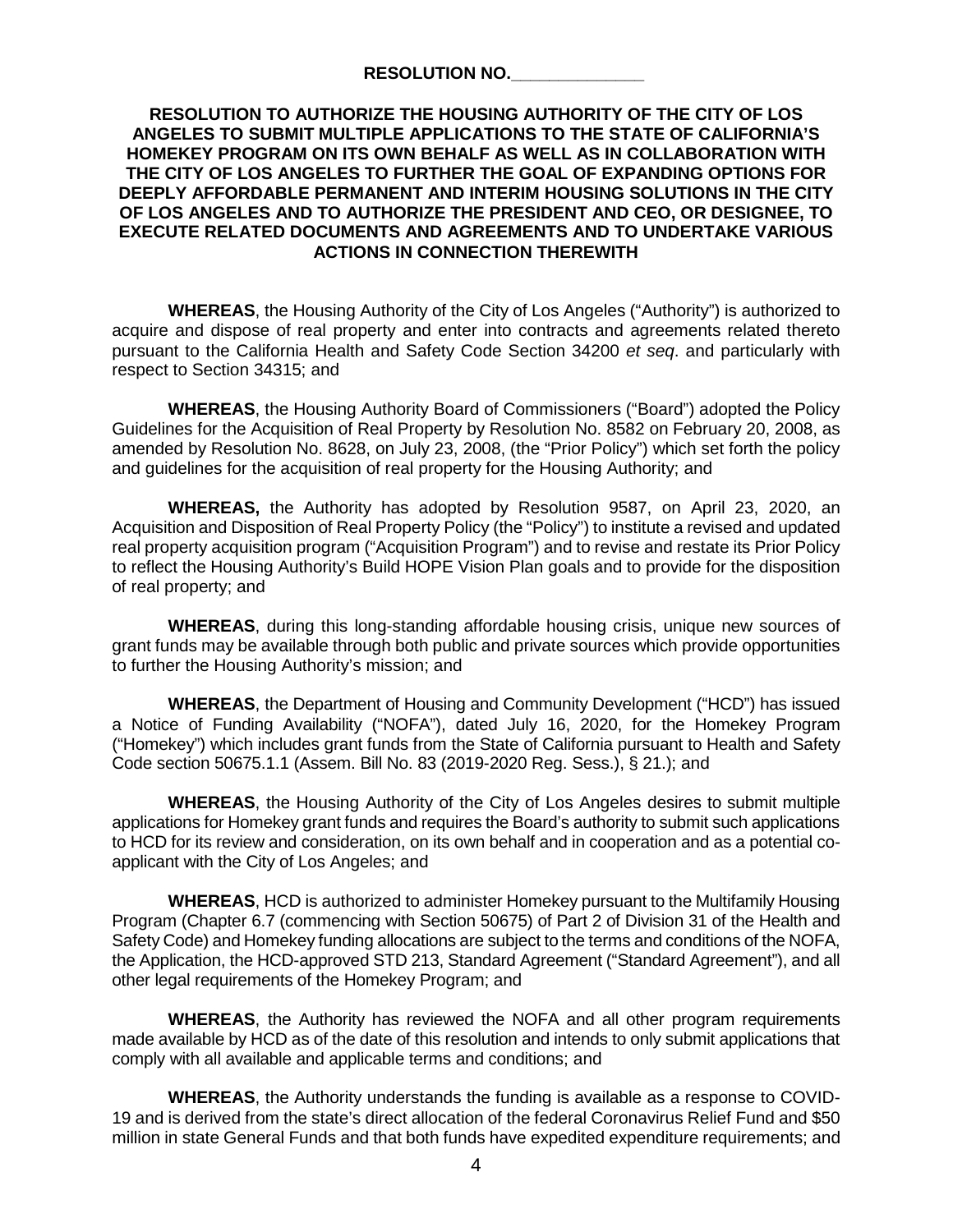**WHEREAS**, the Authority is uniquely positioned to have over eighty years of experience in the acquisition, development and management of affordable property in the City of Los Angeles and desires to meet its acquisition goals in a manner that is fiscally sound; and

**WHEREAS**, staff will return to the Board for approval of all final terms of any property acquisition before the close of escrow on any property; and

**WHEREAS,** the President and CEO shall ensure compliance with any requirements, provisions and restrictions set forth in the grant documents and will ensure such programs, grants or donations are aligned with the mission of HACLA.

**NOW, THEREFORE, BE IT RESOLVED** that the Board of Commissioners hereby authorizes and directs the submittal of multiple applications to HCD in response to the NOFA, dated July 16, 2020, and to apply for Homekey grant funds in a total amount not to exceed \$110,000,000. That amount includes \$100,000,000 for capital expenditures (as allowed under Health and Saf. Code,  $\S$  50675.1.1, subd. (a)(1)-(6)) and \$10,000,000 for a capitalized operating subsidy (as allowed under Health and Saf. Code, § 50675.1.1, subd. (a)(7)); and

**BE IT FURTHER RESOLVED** that if the Authority's applications are approved, the President and CEO, or his designee, is authorized and directed to ensure that any funds awarded for capital expenditures are spent by December 30, 2020, and that any funds awarded for capitalized operating subsidies are spent by June 30, 2022; and

**BE IT FURTHER RESOLVED** that if any application for Homekey funding is approved, the President and CEO, or his designee, is hereby authorized and directed to enter into, execute, and deliver one or more Standard Agreements, which Agreements in a total aggregate amount shall not to exceed \$110,000,000, and any and all other documents required or deemed necessary or appropriate to secure the Homekey funds from HCD and participate in the Homekey Program, and all amendments thereto (collectively, the "Homekey Documents"); and

**BE IT FURTHER RESOLVED** that the Housing Authority and its Board of Commissioners acknowledge and agree that the Authority shall be subject to the terms and conditions specified in the Standard Agreement, and that the NOFA and Application will be incorporated in the Standard Agreement by reference and made a part thereof. Any and all activities, expenditures, information, and timelines represented in the Application will be enforceable through the Standard Agreement and funds are to be used for the allowable expenditures and activities identified in the Standard Agreement; and

**BE IT FURTHER RESOLVED** that Douglas Guthrie, as President and CEO of the Authority, or his designee, is authorized to execute all applications for Homekey funding and the Homekey Documents on behalf of the Housing Authority for participation in the Homekey Program, as long as all contracts and agreements have been approved by legal counsel; and

**BE IT FURTHER RESOLVED** that the President and CEO, or his designee, is authorized to enter into a Memorandum of Agreement ("MOA") with the City of Los Angeles with review and concurrence of Authority legal counsel, to collaborate with the City and apply jointly or on behalf of the City for Homekey funding, accept funding from the City up to \$75 million and additional annual operating subsidy as available to meet local match requirements of the Homekey grant and to utilize such match in line with all terms and conditions of the MOA for costs of acquisition, rehabilitation or operations as specified in such MOA; and